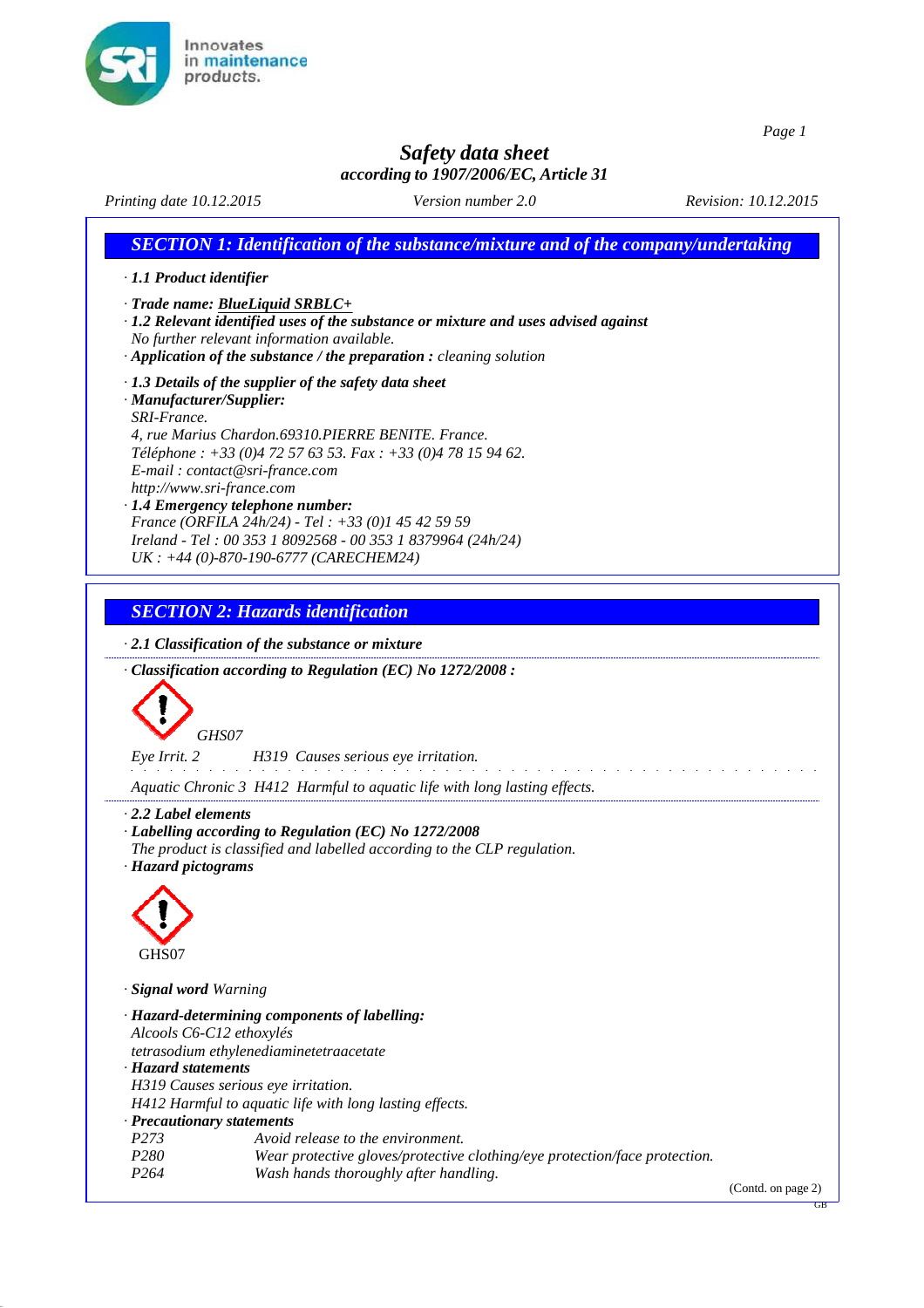

## *Safety data sheet according to 1907/2006/EC, Article 31*

*Printing date 10.12.2015 Version number 2.0 Revision: 10.12.2015*

*Trade name: BlueLiquid SRBLC+*

(Contd. of page 1) *P305+P351+P338 IF IN EYES: Rinse cautiously with water for several minutes. Remove contact lenses, if present and easy to do. Continue rinsing.*

*P332+P313 If skin irritation occurs: Get medical advice/attention.*

*· 2.3 Other hazards*

*· Results of PBT and vPvB assessment*

*· PBT: Not applicable.*

*· vPvB: Not applicable.*

## *SECTION 3: Composition/information on ingredients*

*· 3.2 Chemical characterisation: Mixtures*

*· Description: Mixture: consisting of the following components.*

| $\cdot$ Dangerous components:                                                                                              |                                                                                                                                 |              |
|----------------------------------------------------------------------------------------------------------------------------|---------------------------------------------------------------------------------------------------------------------------------|--------------|
| CAS: 68439-45-2                                                                                                            | Alcools C6-C12 ethoxylés<br>$\bigotimes E$ ye Dam. 1, H318; $\bigotimes$ Acute Tox. 4, H302                                     | $2,5 - 10\%$ |
|                                                                                                                            | Polyalkyl ammonium salt<br><sup>4</sup> Aquatic Chronic 2, H411; Acute Tox. 4, H302; Skin Irrit. 2,<br>H315; Eye Irrit. 2, H319 | $2.5 - 10\%$ |
| $CAS: 64-02-8$<br>EINECS: 200-573-9<br>Index number: 607-428-00-2<br><i>RTECS: AH 5075000</i><br>Reg.nr.: 01-2119486762-27 | tetrasodium ethylenediaminetetraacetate<br>Eye Dam. 1, H318; <i>(1) Acute Tox. 4, H302</i>                                      | $< 2.5\%$    |

*· Additional information: For the wording of the listed risk phrases, refer to section 16.*

#### *SECTION 4: First aid measures*

*· 4.1 Description of first aid measures*

- *· After excessive inhalation: Provide fresh air; consult a doctor in case of medical complaints.*
- *· After skin contact: Generally the product does not irritate the skin.*
- *· After eye contact: Rinse opened eye for several minutes under running water.*
- *· After swallowing: If symptoms persist consult a doctor.*
- *· 4.2 Most important symptoms and effects, both acute and delayed :*
- *No further relevant information available.*
- *· 4.3 Indication of any immediate medical attention and special treatment needed :*

*No further relevant information available.*

#### *SECTION 5: Firefighting measures*

*· 5.1 Suitable extinguishing agents:*

*CO2, powder or water spray. Fight larger fires with water spray or alcohol resistant foam.*

*· 5.2 Special hazards arising from the substance or mixture :* 

*Formation of toxic gases is possible during heating or in case of fire.* 

*In case of fire, the following can be released:*

*Carbon monoxide (CO)*

*Under certain fire conditions, traces of other toxic gases cannot be excluded.*

*· 5.3 Advice for firefighters*

*· Protective equipment: Mouth respiratory protective device.*

(Contd. on page 3)

GB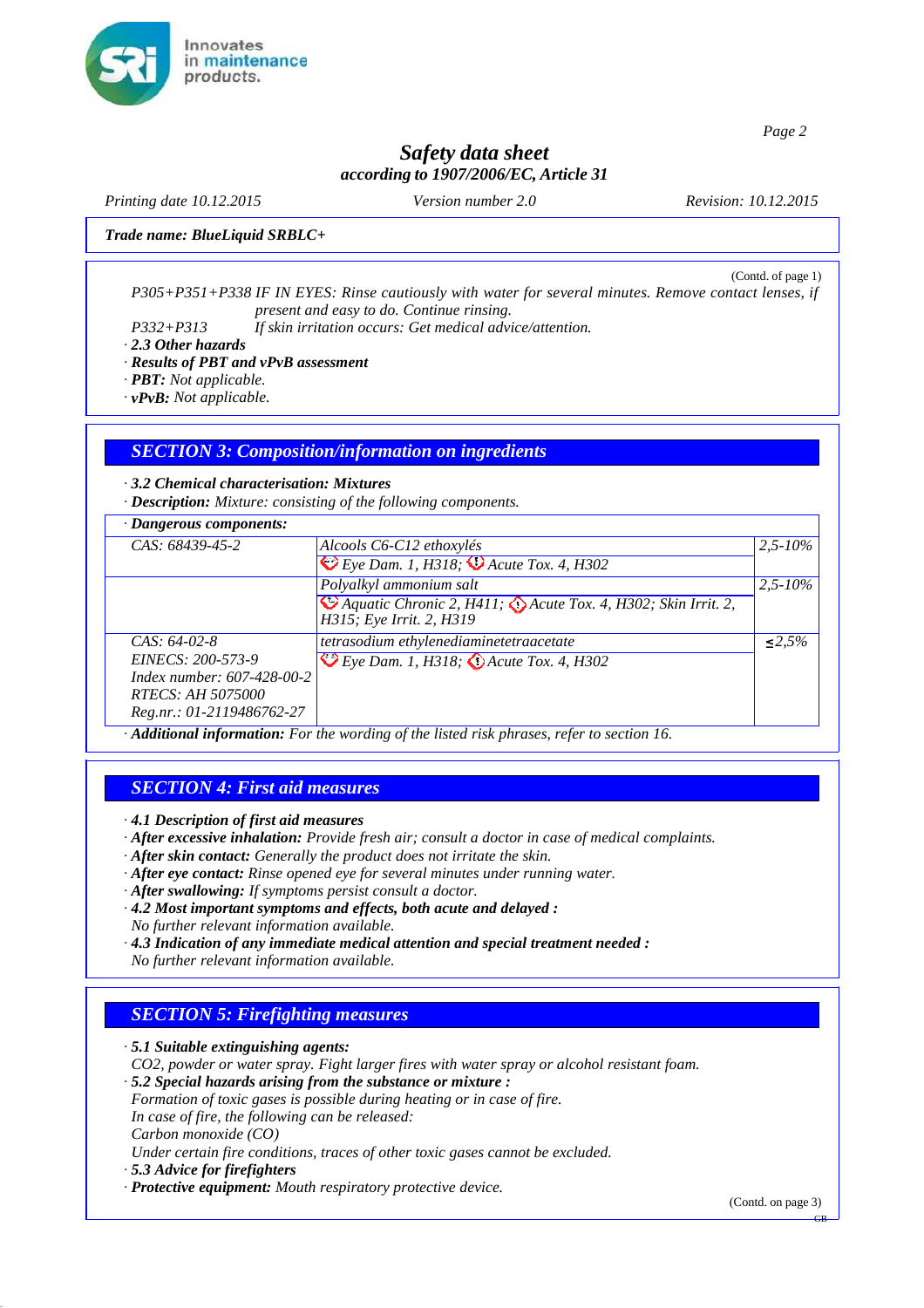

# *Safety data sheet according to 1907/2006/EC, Article 31*

*Printing date 10.12.2015 Version number 2.0 Revision: 10.12.2015*

(Contd. of page 2)

*Trade name: BlueLiquid SRBLC+*

*· Additional information Cool endangered receptacles with water spray.*

#### *SECTION 6: Accidental release measures*

- *· 6.1 Personal precautions, protective equipment and emergency procedures : Wear a respiratory protective device.*
- *· 6.2 Environmental precautions: Do not allow the product to enter sewers/ surface water or ground water.*
- *· 6.3 Methods and material for containment and cleaning up:*
- *Absorb with liquid-binding material (sand, diatomite, acid binders, universal binders, sawdust).*
- *· 6.4 Reference to other sections : See Section 7 for information on safe handling.*
- *See Section 8 for information on personal protective equipment.*

*See Section 13 for disposal information.*

## *SECTION 7: Handling and storage*

*· 7.1 Precautions for safe handling : No special precautions are necessary if used correctly. · Information about fire - and explosion protection: No special measures required.*

- *· 7.2 Conditions for safe storage, including any incompatibilities*
- *· Storage:*
- *· Requirements to be met by storerooms and receptacles: No special requirements.*
- *· Information about storage in one common storage facility: Not required.*
- *· Further information about storage conditions: Protect from frost.*
- *· 7.3 Specific end use(s) : No further relevant information available.*

## *SECTION 8: Exposure controls/personal protection*

*· Additional information about design of technical facilities: No further data; see section 7.*

*· 8.1 Control parameters*

*· Ingredients with limit values that require monitoring at the workplace:*

*1310-73-2 sodium hydroxide (<0.1%)*

*WEL (Great Britain) Short-term value: 2 mg/m³ MAK (Switzerland) Short-term value: 2 e mg/m³ Long-term value: 2 e mg/m³ SSc;*

#### *· Additional information:*

*The most current valid lists have been used as a basis for the production of this document.*

*· 8.2 Exposure controls*

- *· Personal protective equipment:*
- *· General protective and hygienic measures: Wash hands before breaks and at the end of work.*
- *· Respiratory protection: Not required.*
- *· Protection of hands:*



*Protective gloves*

GB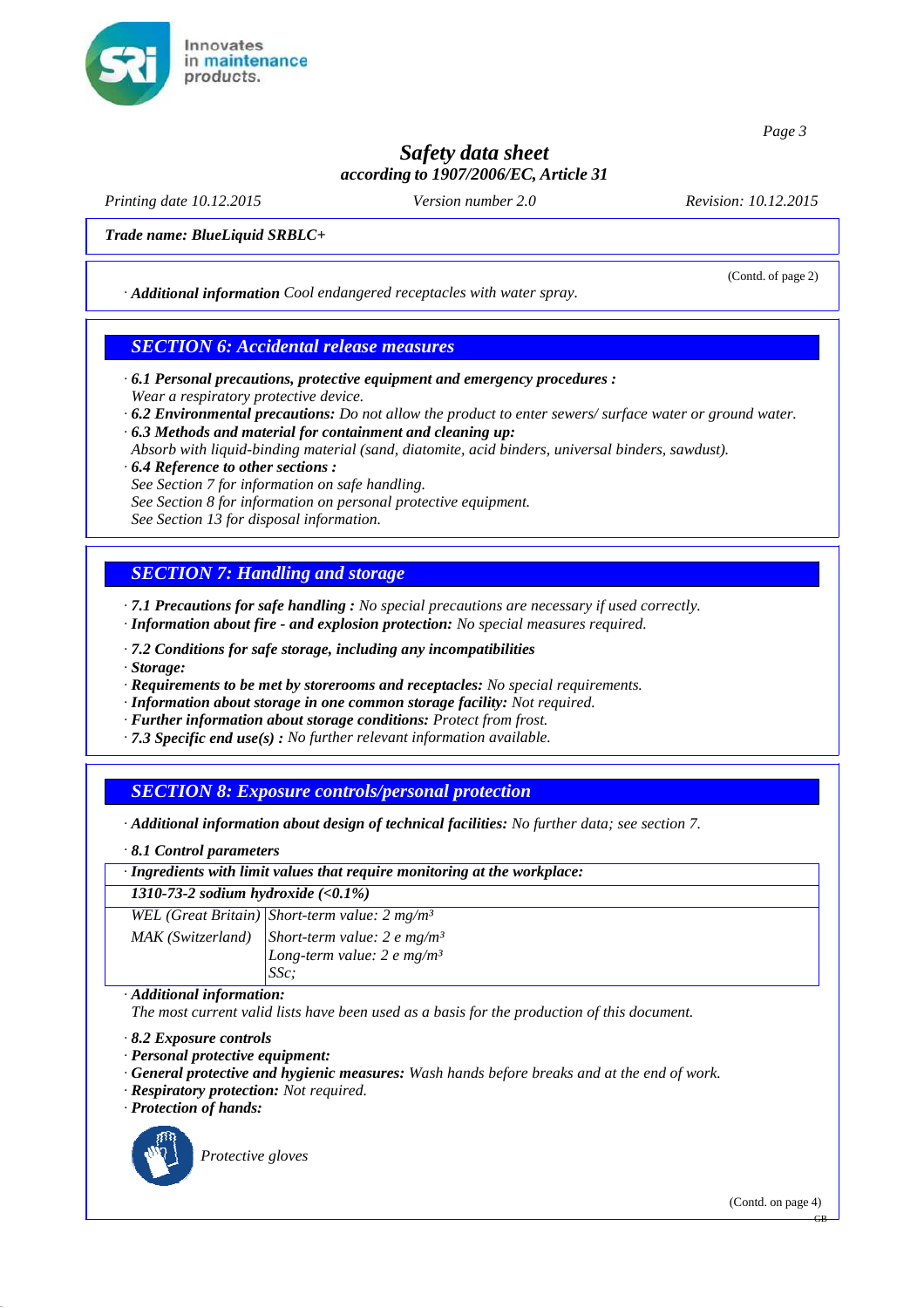

# *Safety data sheet according to 1907/2006/EC, Article 31*

*Printing date 10.12.2015 Version number 2.0 Revision: 10.12.2015*

(Contd. of page 3)

GB

*Trade name: BlueLiquid SRBLC+*

#### *· Gloves material :*

*The selection of suitable gloves does not depend only on the material, but also on further marks of quality which may vary from manufacturer to manufacturer. As the product is a preparation of several substances, the resistance of the glove material can not be calculated in advance and has therefore to be checked before use.*

*· Eye protection: Goggles recommended during refilling*

| <b>SECTION 9: Physical and chemical properties</b>           |                                               |
|--------------------------------------------------------------|-----------------------------------------------|
| · 9.1 Information on basic physical and chemical properties  |                                               |
| <b>General Information</b>                                   |                                               |
| $\cdot$ Appearance:                                          |                                               |
| Form:                                                        | Liquid                                        |
| Colour:                                                      | Blue                                          |
| $\cdot$ Odour:                                               | Characteristic                                |
| · Odour threshold:                                           | Not determined.                               |
| $\cdot$ pH-value:                                            | $9.0 - 9.7$                                   |
| · Change in condition                                        |                                               |
| Melting point/Melting range:                                 | 0 °C                                          |
| <b>Boiling point/Boiling range:</b>                          | 100 °C                                        |
| · Flash point:                                               | Not applicable.                               |
| · Flammability (solid, gaseous):                             | Not applicable.                               |
| · Ignition temperature:                                      | Not applicable.                               |
| · Decomposition temperature:                                 | Not determined.                               |
| · Self-igniting:                                             | Product is not self igniting.                 |
| · Danger of explosion:                                       | Product does not present an explosion hazard. |
| $\cdot$ Explosion limits:                                    |                                               |
| Lower:                                                       | Not determined.                               |
| <b>Upper:</b>                                                | Not determined.                               |
| $\cdot$ Vapour pressure at 20 $\cdot$ C:                     | $23$ hPa                                      |
| $\cdot$ Density at 20 $\degree$ C:                           | 1.00-1.03 $g/cm^3$                            |
| $\cdot$ Relative density:                                    | Not determined.                               |
| $\cdot$ Vapour density :                                     | Not determined.                               |
| $\cdot$ Evaporation rate:                                    | Not determined.                               |
| · Solubility in / Miscibility with                           |                                               |
| water:                                                       | Fully miscible.                               |
| · Segregation coefficient (n-octanol/water): Not determined. |                                               |
| · Viscosity:                                                 |                                               |
| Dynamic:                                                     | Not determined.                               |
| Kinematic:                                                   | Not determined.                               |
|                                                              | (Contd. on page 5)                            |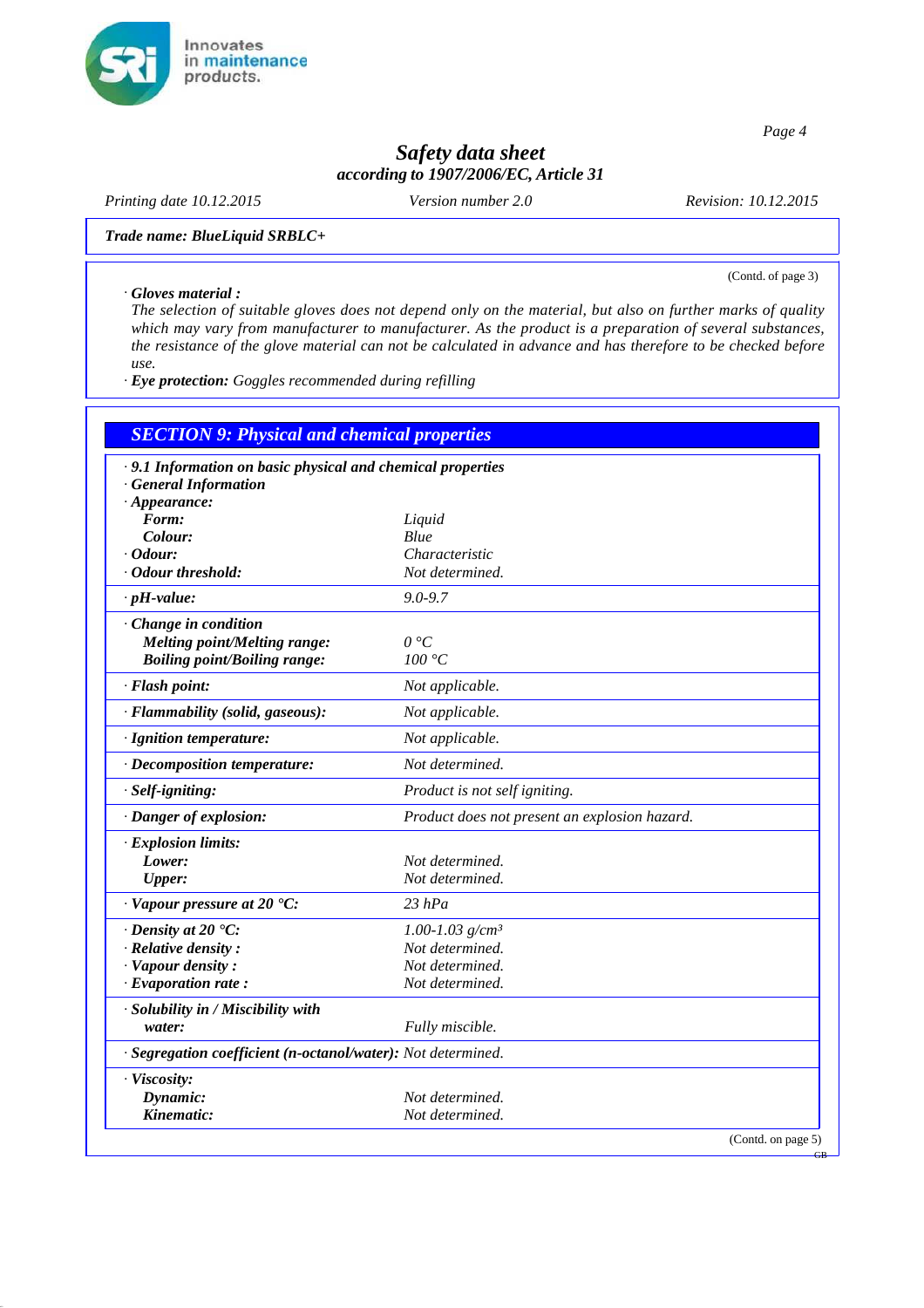

# *Safety data sheet according to 1907/2006/EC, Article 31*

*Printing date 10.12.2015 Version number 2.0 Revision: 10.12.2015*

(Contd. of page 4)

*Trade name: BlueLiquid SRBLC+*

*· 9.2 Other information : No further relevant information available.*

#### *SECTION 10: Stability and reactivity*

*· 10.1 Reactivity No further relevant information available.*

*· 10.2 Chemical stability*

*· Thermal decomposition / conditions to be avoided: No decomposition if used according to specifications.*

*· 10.3 Possibility of hazardous reactions : No dangerous reactions known.*

*· 10.4 Conditions to avoid : No further relevant information available.*

*· 10.5 Incompatible materials: No further relevant information available.*

*· 10.6 Hazardous decomposition products: Carbon monoxide and carbon dioxide*

## *SECTION 11: Toxicological information*

*· 11.1 Information on toxicological effects*

*· Acute toxicity Based on available data, the classification criteria are not met.*

*· LD/LC50 values relevant for classification:*

*68439-45-2 Alcools C6-C12 ethoxylés*

*Oral LD50 500 mg/kg (ATE)*

*Polyalkyl ammonium salt*

*Oral LD50 500 mg/kg (ATE)*

*64-02-8 tetrasodium ethylenediaminetetraacetate*

*Oral LD50 500 mg/kg (ATE)*

*· Primary irritant effect:*

*· On the skin: Based on available data, the classification criteria are not met.*

*· On the eyes:*

*Causes serious eye irritation.*

*· Respiratory or skin sensitisation Based on available data, the classification criteria are not met.*

*· CMR effects (carcinogenity, mutagenicity and toxicity for reproduction)*

*· Germ cell mutagenicity Based on available data, the classification criteria are not met.*

*· Carcinogenicity Based on available data, the classification criteria are not met.*

*· Reproductive toxicity Based on available data, the classification criteria are not met.*

*· STOT-single exposure Based on available data, the classification criteria are not met.*

*· STOT-repeated exposure Based on available data, the classification criteria are not met.*

*· Aspiration hazard Based on available data, the classification criteria are not met.*

#### *SECTION 12: Ecological information*

*· 12.1 Toxicity*

*· Aquatic toxicity: No further relevant information available.*

*· 12.2 Persistence and degradability : No further relevant information available.*

- *· 12.3 Bioaccumulative potential : No further relevant information available.*
- *· 12.4 Mobility in soil : No further relevant information available.*

(Contd. on page 6)

GB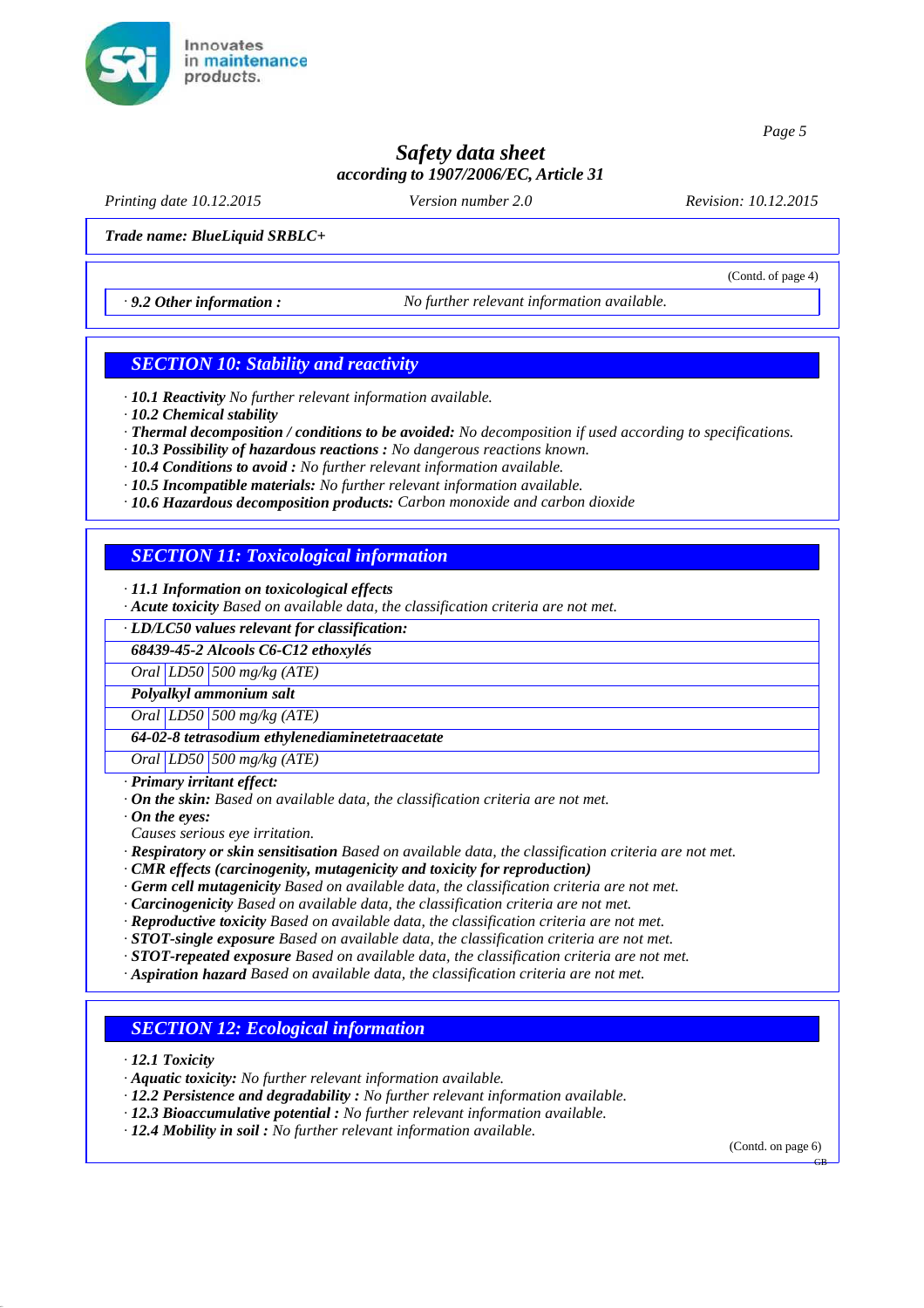

# *Safety data sheet according to 1907/2006/EC, Article 31*

*Printing date 10.12.2015 Version number 2.0 Revision: 10.12.2015*

(Contd. of page 5)

*Trade name: BlueLiquid SRBLC+*

#### *· Additional ecological information:*

*· General notes:*

*Water hazard class 1 (German Regulation) (Self-assessment): slightly hazardous for water.*

*Do not allow undiluted product or large quantities of it to reach ground water, water course or sewage system.*

#### *· 12.5 Results of PBT and vPvB assessment*

- *· PBT: Not applicable.*
- *· vPvB: Not applicable.*

*· 12.6 Other adverse effects : No further relevant information available.*

#### *SECTION 13: Disposal considerations*

*· 13.1 Waste treatment methods · Recommendation :*



*Must not be disposed of together with household garbage. Do not allow product to reach sewage system.*

*· Uncleaned packaging:*

*· Recommendation: Disposal must be made according to official regulations.*

| <b>SECTION 14: Transport information</b>                         |                                           |
|------------------------------------------------------------------|-------------------------------------------|
| $\cdot$ 14.1 UN-Number<br>· ADR, ADN, IMDG, IATA                 | Not classified as hazardous for transport |
| $\cdot$ 14.2 UN proper shipping name<br>ADR, ADN, IMDG, IATA     | Not classified as hazardous for transport |
| $\cdot$ 14.3 Transport hazard class(es)                          |                                           |
| ADR, ADN, IMDG, IATA<br>· Class                                  | Not classified as hazardous for transport |
| $\cdot$ 14.4 Packing group<br>ADR, IMDG, IATA                    | Not classified as hazardous for transport |
| $\cdot$ 14.5 Environmental hazards:<br>$\cdot$ Marine pollutant: | $N_{O}$                                   |
| $\cdot$ 14.6 Special precautions for user                        | Not applicable.                           |
| $\cdot$ 14.7 Transport in bulk according to Annex II of          |                                           |
| <b>Marpol and the IBC Code</b>                                   | Not applicable.                           |
| · UN "Model Regulation":                                         | Not classified as hazardous for transport |

(Contd. on page 7)